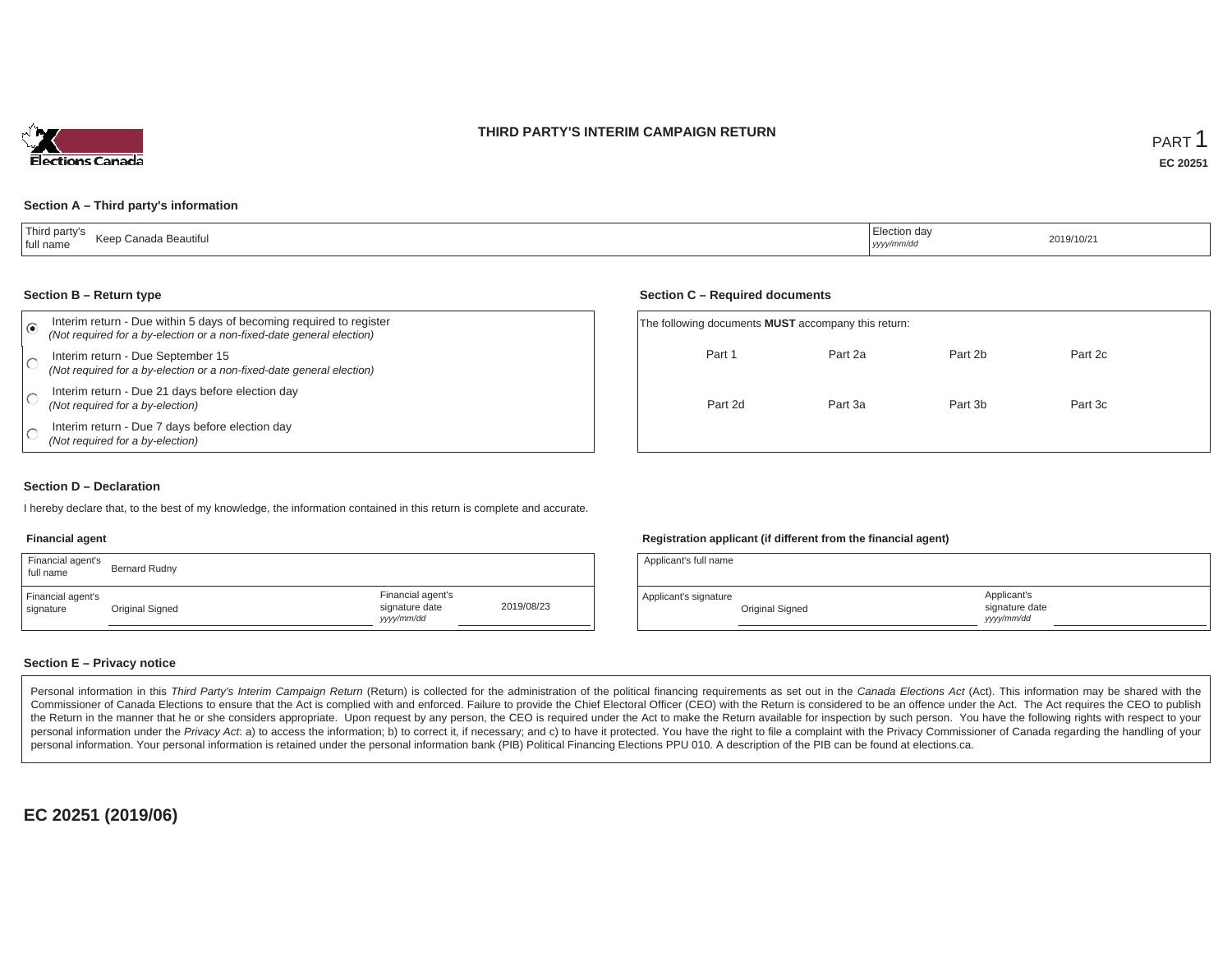

### **THIRD PARTY'S INTERIM CAMPAIGN RETURN THIRD PARTY'S INTERIM CAMPAIGN RETURN<br>Statement of monetary contributions received**

| No.            | Full name              | <b>Street</b><br>no. | <b>Street</b> | Apt. | City       | Prov./<br>Terr. | Postal<br>code | Date<br>received<br>yyyy/mm/dd                                                    | Individual | Business /<br>Commercial<br>organization | Government | <b>Trade union</b> | Corporation<br>without share<br>capital | Unincorporated<br>organization or<br>association |
|----------------|------------------------|----------------------|---------------|------|------------|-----------------|----------------|-----------------------------------------------------------------------------------|------------|------------------------------------------|------------|--------------------|-----------------------------------------|--------------------------------------------------|
|                |                        |                      |               |      |            |                 |                |                                                                                   | \$         | \$                                       | \$         | \$                 | \$                                      | \$                                               |
| $\overline{1}$ | Spake Media House Inc. |                      |               |      | Aldergrove | BC              | V4W 3V5        | 2019/07/26                                                                        |            | 40,000.00                                |            |                    |                                         |                                                  |
| $\overline{2}$ | <b>Bernard Rudny</b>   |                      |               |      | Toronto    | ON              | M6G 3P9        | 2019/07/17                                                                        | 50.00      |                                          |            |                    |                                         |                                                  |
|                |                        |                      |               |      |            |                 |                |                                                                                   |            |                                          |            |                    |                                         |                                                  |
|                |                        |                      |               |      |            |                 |                |                                                                                   |            |                                          |            |                    |                                         |                                                  |
|                |                        |                      |               |      |            |                 |                |                                                                                   |            |                                          |            |                    |                                         |                                                  |
|                |                        |                      |               |      |            |                 |                |                                                                                   |            |                                          |            |                    |                                         |                                                  |
|                |                        |                      |               |      |            |                 |                |                                                                                   |            |                                          |            |                    |                                         |                                                  |
|                |                        |                      |               |      |            |                 |                |                                                                                   |            |                                          |            |                    |                                         |                                                  |
|                |                        |                      |               |      |            |                 |                |                                                                                   |            |                                          |            |                    |                                         |                                                  |
|                |                        |                      |               |      |            |                 |                |                                                                                   |            |                                          |            |                    |                                         |                                                  |
|                |                        |                      |               |      |            |                 |                |                                                                                   |            |                                          |            |                    |                                         |                                                  |
|                |                        |                      |               |      |            |                 |                |                                                                                   |            |                                          |            |                    |                                         |                                                  |
|                |                        |                      |               |      |            |                 |                |                                                                                   |            |                                          |            |                    |                                         |                                                  |
|                |                        |                      |               |      |            |                 |                |                                                                                   |            |                                          |            |                    |                                         |                                                  |
|                |                        |                      |               |      |            |                 |                | Totals carried forward from previous page \$                                      |            |                                          |            |                    |                                         |                                                  |
|                |                        |                      |               |      |            |                 |                | Total amount of monetary contributions by contributors who gave over \$200 (A)    |            | 40,000.00                                |            |                    |                                         |                                                  |
|                |                        |                      |               |      |            |                 |                | Number of contributors who gave over \$200                                        |            |                                          |            |                    |                                         |                                                  |
|                |                        |                      |               |      |            |                 |                | Total amount of monetary contributions by contributors who gave \$200 or less (B) | 50.00      |                                          |            |                    |                                         |                                                  |
|                |                        |                      |               |      |            |                 |                | Number of contributors who gave \$200 or less                                     |            |                                          |            |                    |                                         |                                                  |
|                |                        |                      |               |      |            |                 |                | Total amount of all monetary contributions (A+B)                                  | 50.00      | 40,000.00                                |            |                    |                                         |                                                  |
|                |                        |                      |               |      |            |                 |                | Number of contributors who gave monetary contributions                            |            |                                          |            |                    |                                         |                                                  |
|                |                        |                      |               |      |            |                 |                |                                                                                   |            |                                          |            |                    |                                         |                                                  |

|  | 1 ulto<br>part | a Beautifu<br>Koon<br>$- -$ | $\mathbf{u}$<br>, <i>yyyymmv</i> aa | 2019/10/2 | Page | _____ | $\cdot$ |  |
|--|----------------|-----------------------------|-------------------------------------|-----------|------|-------|---------|--|
|--|----------------|-----------------------------|-------------------------------------|-----------|------|-------|---------|--|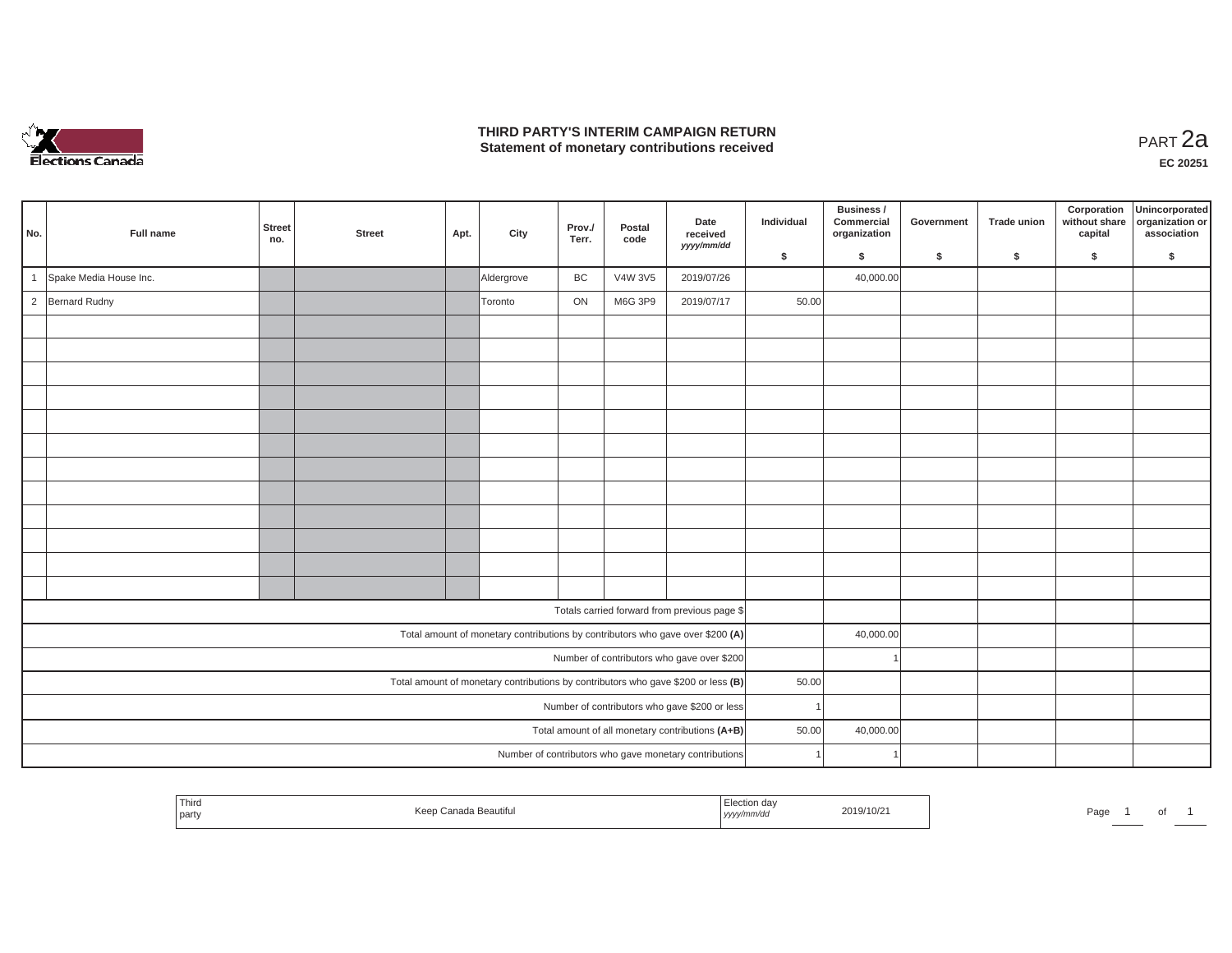

## **THIRD PARTY'S INTERIM CAMPAIGN RETURN**  THIRD PARTY'S INTERIM CAMPAIGN RETURN<br>Statement of non-monetary contributions received<br> **PART 2**b

**EC 20251**

| No. | Full name      | <b>Street</b><br>no. | <b>Street</b> | Apt. | City    | Prov./<br>Terr. | Postal<br>code | Date<br>received<br>yyyy/mm/dd                                                        | Individual    | Business /<br>Commercial<br>organization | Government | Trade union | Corporation<br>without share<br>capital | Unincorporated<br>organization or<br>association |
|-----|----------------|----------------------|---------------|------|---------|-----------------|----------------|---------------------------------------------------------------------------------------|---------------|------------------------------------------|------------|-------------|-----------------------------------------|--------------------------------------------------|
|     |                |                      |               |      |         |                 |                |                                                                                       | \$            | \$                                       | \$         | \$          | \$                                      | \$                                               |
|     | Bernard Rudny  |                      |               |      | Toronto | ON              | M6G 3P9        | 2019/07/31                                                                            | 2,840.00      |                                          |            |             |                                         |                                                  |
|     | 2 Geoff Sharpe |                      |               |      | Ottawa  | ON              | <b>K1N 5C3</b> | 2019/07/19                                                                            | 75.00         |                                          |            |             |                                         |                                                  |
|     |                |                      |               |      |         |                 |                |                                                                                       |               |                                          |            |             |                                         |                                                  |
|     |                |                      |               |      |         |                 |                |                                                                                       |               |                                          |            |             |                                         |                                                  |
|     |                |                      |               |      |         |                 |                |                                                                                       |               |                                          |            |             |                                         |                                                  |
|     |                |                      |               |      |         |                 |                |                                                                                       |               |                                          |            |             |                                         |                                                  |
|     |                |                      |               |      |         |                 |                |                                                                                       |               |                                          |            |             |                                         |                                                  |
|     |                |                      |               |      |         |                 |                |                                                                                       |               |                                          |            |             |                                         |                                                  |
|     |                |                      |               |      |         |                 |                |                                                                                       |               |                                          |            |             |                                         |                                                  |
|     |                |                      |               |      |         |                 |                |                                                                                       |               |                                          |            |             |                                         |                                                  |
|     |                |                      |               |      |         |                 |                |                                                                                       |               |                                          |            |             |                                         |                                                  |
|     |                |                      |               |      |         |                 |                |                                                                                       |               |                                          |            |             |                                         |                                                  |
|     |                |                      |               |      |         |                 |                |                                                                                       |               |                                          |            |             |                                         |                                                  |
|     |                |                      |               |      |         |                 |                |                                                                                       |               |                                          |            |             |                                         |                                                  |
|     |                |                      |               |      |         |                 |                | Totals carried forward from previous page \$                                          |               |                                          |            |             |                                         |                                                  |
|     |                |                      |               |      |         |                 |                | Total amount of non-monetary contributions by contributors who gave over \$200 (A)    | 2,840.00      |                                          |            |             |                                         |                                                  |
|     |                |                      |               |      |         |                 |                | Number of contributors who gave over \$200                                            |               |                                          |            |             |                                         |                                                  |
|     |                |                      |               |      |         |                 |                | Total amount of non-monetary contributions by contributors who gave \$200 or less (B) | 75.00         |                                          |            |             |                                         |                                                  |
|     |                |                      |               |      |         |                 |                | Number of contributors who gave \$200 or less                                         |               |                                          |            |             |                                         |                                                  |
|     |                |                      |               |      |         |                 |                | Total amount of all non-monetary contributions (A+B)                                  | 2,915.00      |                                          |            |             |                                         |                                                  |
|     |                |                      |               |      |         |                 |                | Number of contributors who gave non-monetary contributions                            | $\mathcal{P}$ |                                          |            |             |                                         |                                                  |

|  | l Third<br>party | Kee<br>ınada Beautiful | tion dar<br>נעצען | 2019/10/21 | Page |  |  |  |
|--|------------------|------------------------|-------------------|------------|------|--|--|--|
|--|------------------|------------------------|-------------------|------------|------|--|--|--|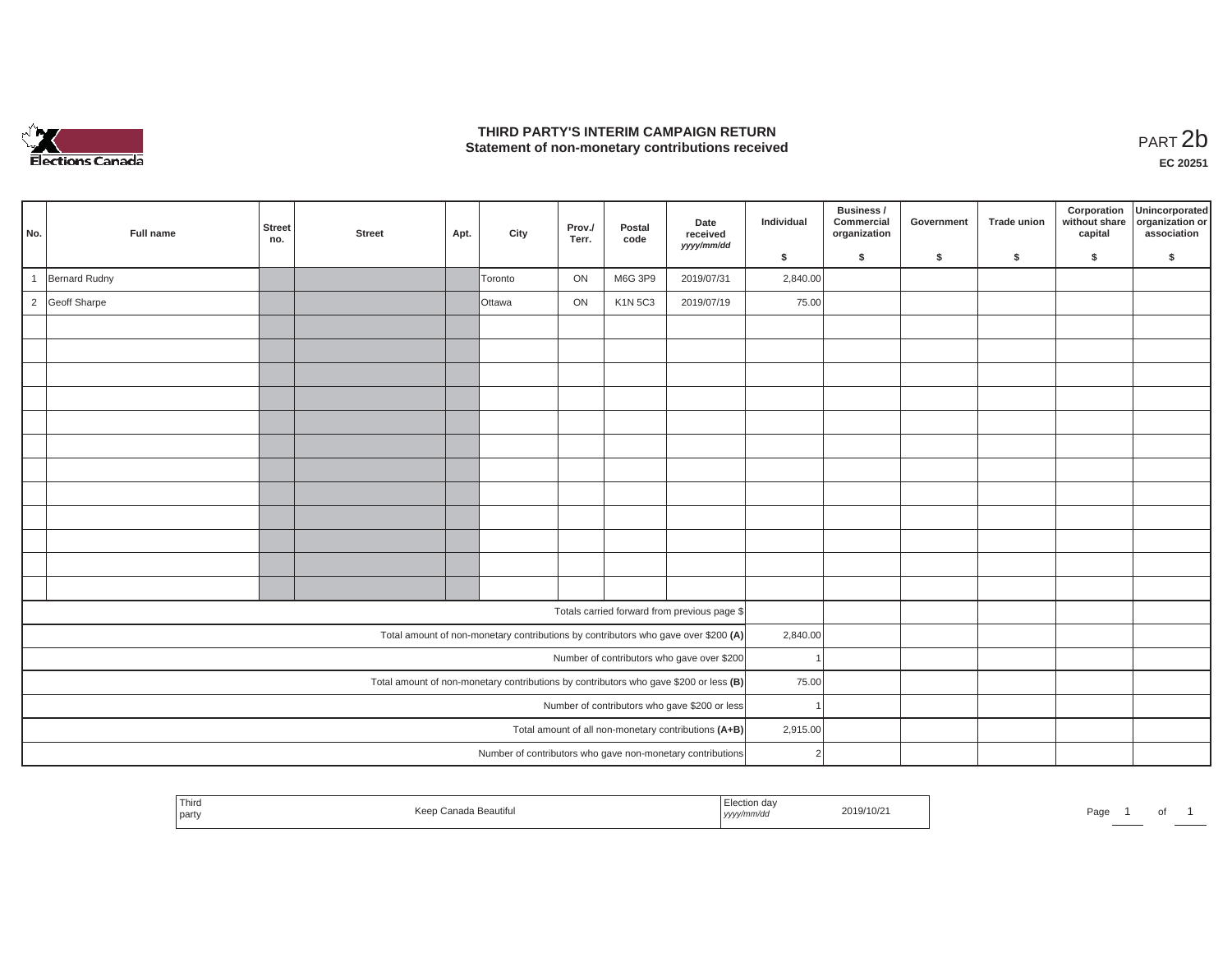

### **THIRD PARTY'S INTERIM CAMPAIGN RETURN**  RD PARTY'S INTERIM CAMPAIGN RETURN<br>Statement of operating loans received **PART 2c**

**EC 20251**

| No. | Full name                                    | Street<br>no. | <b>Street</b> | Apt. | City | Prov./<br>Terr. | Postal<br>code | Date<br>received<br>yyyy/mm/dd                                  | Individual | <b>Business /</b><br>Commercial<br>organization | Government | Trade union | Corporation<br>capital | Unincorporated<br>without share organization or<br>association |
|-----|----------------------------------------------|---------------|---------------|------|------|-----------------|----------------|-----------------------------------------------------------------|------------|-------------------------------------------------|------------|-------------|------------------------|----------------------------------------------------------------|
|     |                                              |               |               |      |      |                 |                |                                                                 | \$         | \$                                              | \$         | \$          | \$                     | \$                                                             |
|     |                                              |               |               |      |      |                 |                |                                                                 |            |                                                 |            |             |                        |                                                                |
|     |                                              |               |               |      |      |                 |                |                                                                 |            |                                                 |            |             |                        |                                                                |
|     |                                              |               |               |      |      |                 |                |                                                                 |            |                                                 |            |             |                        |                                                                |
|     |                                              |               |               |      |      |                 |                |                                                                 |            |                                                 |            |             |                        |                                                                |
|     |                                              |               |               |      |      |                 |                |                                                                 |            |                                                 |            |             |                        |                                                                |
|     |                                              |               |               |      |      |                 |                |                                                                 |            |                                                 |            |             |                        |                                                                |
|     |                                              |               |               |      |      |                 |                |                                                                 |            |                                                 |            |             |                        |                                                                |
|     |                                              |               |               |      |      |                 |                |                                                                 |            |                                                 |            |             |                        |                                                                |
|     |                                              |               |               |      |      |                 |                |                                                                 |            |                                                 |            |             |                        |                                                                |
|     |                                              |               |               |      |      |                 |                |                                                                 |            |                                                 |            |             |                        |                                                                |
|     |                                              |               |               |      |      |                 |                |                                                                 |            |                                                 |            |             |                        |                                                                |
|     |                                              |               |               |      |      |                 |                |                                                                 |            |                                                 |            |             |                        |                                                                |
|     |                                              |               |               |      |      |                 |                |                                                                 |            |                                                 |            |             |                        |                                                                |
|     |                                              |               |               |      |      |                 |                |                                                                 |            |                                                 |            |             |                        |                                                                |
|     |                                              |               |               |      |      |                 |                |                                                                 |            |                                                 |            |             |                        |                                                                |
|     |                                              |               |               |      |      |                 |                | Totals carried forward from previous page \$                    |            |                                                 |            |             |                        |                                                                |
|     |                                              |               |               |      |      |                 |                | Total amount of loans by lenders who provided over \$200 (A)    |            |                                                 |            |             |                        |                                                                |
|     |                                              |               |               |      |      |                 |                | Number of lenders who provided over \$200                       |            |                                                 |            |             |                        |                                                                |
|     |                                              |               |               |      |      |                 |                | Total amount of loans by lenders who provided \$200 or less (B) |            |                                                 |            |             |                        |                                                                |
|     | Number of lenders who provided \$200 or less |               |               |      |      |                 |                |                                                                 |            |                                                 |            |             |                        |                                                                |
|     | Total amount of all loans (A+B)              |               |               |      |      |                 |                |                                                                 |            |                                                 |            |             |                        |                                                                |
|     |                                              |               |               |      |      |                 |                | Number of all lenders who provided loans                        |            |                                                 |            |             |                        |                                                                |
|     |                                              |               |               |      |      |                 |                |                                                                 |            |                                                 |            |             |                        |                                                                |

| Third<br>ada Beautiful<br>Keep<br>party | люн ча<br>2019/10/21<br>™mm/au<br>, уууулг | Page<br>$\cdot$ |
|-----------------------------------------|--------------------------------------------|-----------------|
|-----------------------------------------|--------------------------------------------|-----------------|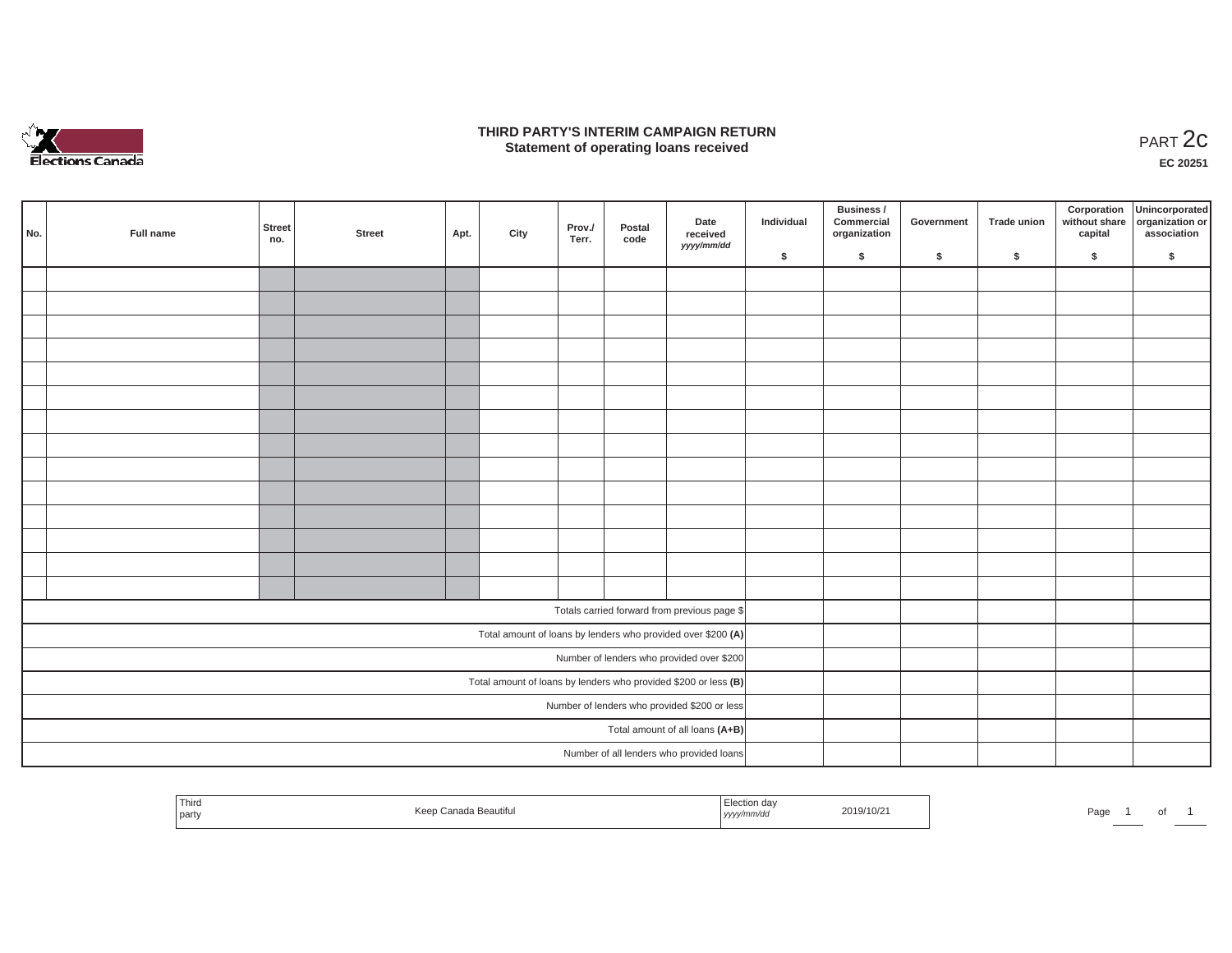

## **THIRD PARTY'S INTERIM CAMPAIGN RETURN SUMMARY STATE SUMMARY OF A SUMMARY OF A SUMMARY OF A SUMMARY OF A SUMMARY OF A SUMMARY OF A SUMMARY OF A SUMMA**<br> **Summary of inflows**

| No.   | Type of contributor / lender                 | <b>Monetary</b><br>contributions<br>(Part 2a)<br>\$ | Non-monetary<br>contributions<br>(Part 2b)<br>\$ | Loans<br>(Part 2c)<br>\$ | <b>Total</b><br>\$ | Number of<br>contributors and<br>lenders |
|-------|----------------------------------------------|-----------------------------------------------------|--------------------------------------------------|--------------------------|--------------------|------------------------------------------|
| 1.    | Individuals                                  | 50.00                                               | 2,915.00                                         |                          | 2,965.00           | $\overline{2}$                           |
|       | 2. Businesses / Commercial organizations     | 40,000.00                                           |                                                  |                          | 40,000.00          |                                          |
| 3.    | Governments                                  |                                                     |                                                  |                          |                    |                                          |
| 4.    | Trade unions                                 |                                                     |                                                  |                          |                    |                                          |
| 5.    | Corporations without share capital           |                                                     |                                                  |                          |                    |                                          |
| 6.    | Unincorporated organizations or associations |                                                     |                                                  |                          |                    |                                          |
| 7.    | Total (items 1 to 6)                         | 40,050.00                                           | 2,915.00                                         |                          | 42,965.00          | 3                                        |
| Total |                                              |                                                     |                                                  |                          |                    |                                          |
|       | 8. Amount of third party's resources used    |                                                     |                                                  |                          |                    |                                          |
| 9.    | Grand total (items 7 and 8)                  | 40,050.00                                           | 2,915.00                                         |                          | 42,965.00          | 3                                        |

| Third<br>party | Keep Canada Beautiful | Election dav<br>yyyy/mm/dd | 2019/10/21 |
|----------------|-----------------------|----------------------------|------------|
|----------------|-----------------------|----------------------------|------------|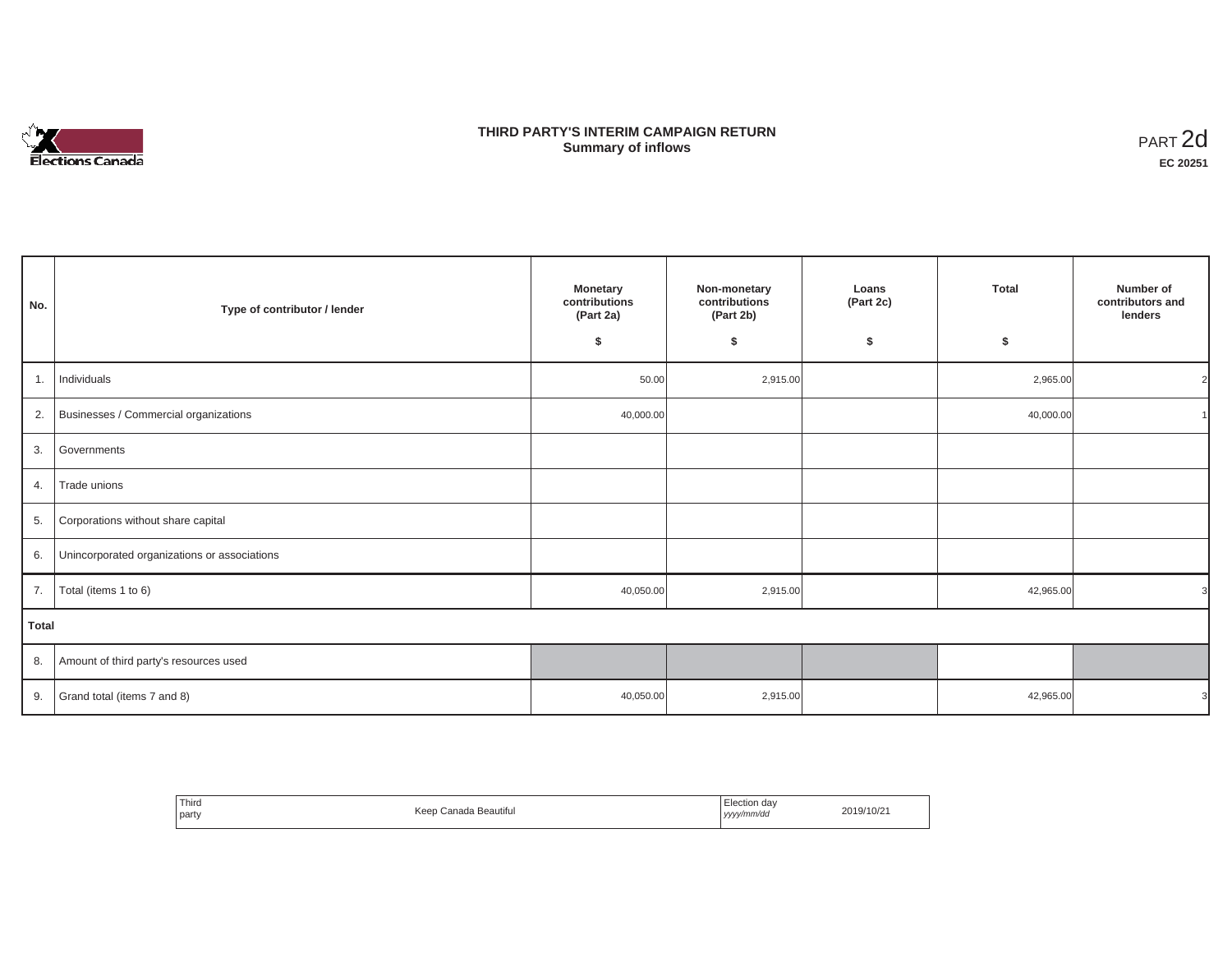

# **THIRD PARTY'S INTERIM CAMPAIGN RETURN Statement of expenses incurred for regulated activities that take place during the pre-election period**  *(Only applicable to a fixed-date general election)*

<code>PART $3$ a</code> **EC 20251**

For a list of expense types, expense categories and expense subcategories, refer to Annex II in the Instructions.

| No.                                          | Date<br>incurred<br>yyyy/mm/dd | <b>ED Code</b><br>(if applicable) | Supplier       | <b>Expense type</b> | Expense<br>category | Expense<br>subcategory | <b>Starting date</b><br>of activity,<br>advertisement<br>or survey<br>yyyy/mm/dd | <b>Ending date</b><br>of activity,<br>advertisement<br>or survey<br>yyyy/mm/dd | Place of activity or<br>advertisement | <b>Expense amount</b><br>\$ |
|----------------------------------------------|--------------------------------|-----------------------------------|----------------|---------------------|---------------------|------------------------|----------------------------------------------------------------------------------|--------------------------------------------------------------------------------|---------------------------------------|-----------------------------|
|                                              | 2019/07/31                     |                                   | Lindsay Hughes | Partisan activity   | Social media        | Design & Maintenance   | 2019/07/15                                                                       | 2019/07/31                                                                     | National                              | 127.13                      |
| $\overline{2}$                               | 2019/08/23                     |                                   | Lindsay Hughes | Partisan activity   | Social media        | Design & Maintenance   | 2019/08/01                                                                       | 2019/08/23                                                                     | National                              | 381.38                      |
|                                              |                                |                                   |                |                     |                     |                        |                                                                                  |                                                                                |                                       |                             |
|                                              |                                |                                   |                |                     |                     |                        |                                                                                  |                                                                                |                                       |                             |
|                                              |                                |                                   |                |                     |                     |                        |                                                                                  |                                                                                |                                       |                             |
|                                              |                                |                                   |                |                     |                     |                        |                                                                                  |                                                                                |                                       |                             |
|                                              |                                |                                   |                |                     |                     |                        |                                                                                  |                                                                                |                                       |                             |
|                                              |                                |                                   |                |                     |                     |                        |                                                                                  |                                                                                |                                       |                             |
|                                              |                                |                                   |                |                     |                     |                        |                                                                                  |                                                                                |                                       |                             |
|                                              |                                |                                   |                |                     |                     |                        |                                                                                  |                                                                                |                                       |                             |
|                                              |                                |                                   |                |                     |                     |                        |                                                                                  |                                                                                |                                       |                             |
|                                              |                                |                                   |                |                     |                     |                        |                                                                                  |                                                                                |                                       |                             |
|                                              |                                |                                   |                |                     |                     |                        |                                                                                  |                                                                                |                                       |                             |
|                                              |                                |                                   |                |                     |                     |                        |                                                                                  |                                                                                |                                       |                             |
|                                              |                                |                                   |                |                     |                     |                        |                                                                                  |                                                                                |                                       |                             |
|                                              |                                |                                   |                |                     |                     |                        |                                                                                  |                                                                                |                                       |                             |
|                                              |                                |                                   |                |                     |                     |                        |                                                                                  |                                                                                |                                       |                             |
| Totals carried forward from previous page \$ |                                |                                   |                |                     |                     |                        |                                                                                  |                                                                                |                                       |                             |
| Total \$                                     |                                |                                   |                |                     |                     |                        | 508.50                                                                           |                                                                                |                                       |                             |

| Third<br>Beautitul<br><b>Contract Contract Contract</b><br>  party | 2019/10/2<br>. | Page<br>of |
|--------------------------------------------------------------------|----------------|------------|
|--------------------------------------------------------------------|----------------|------------|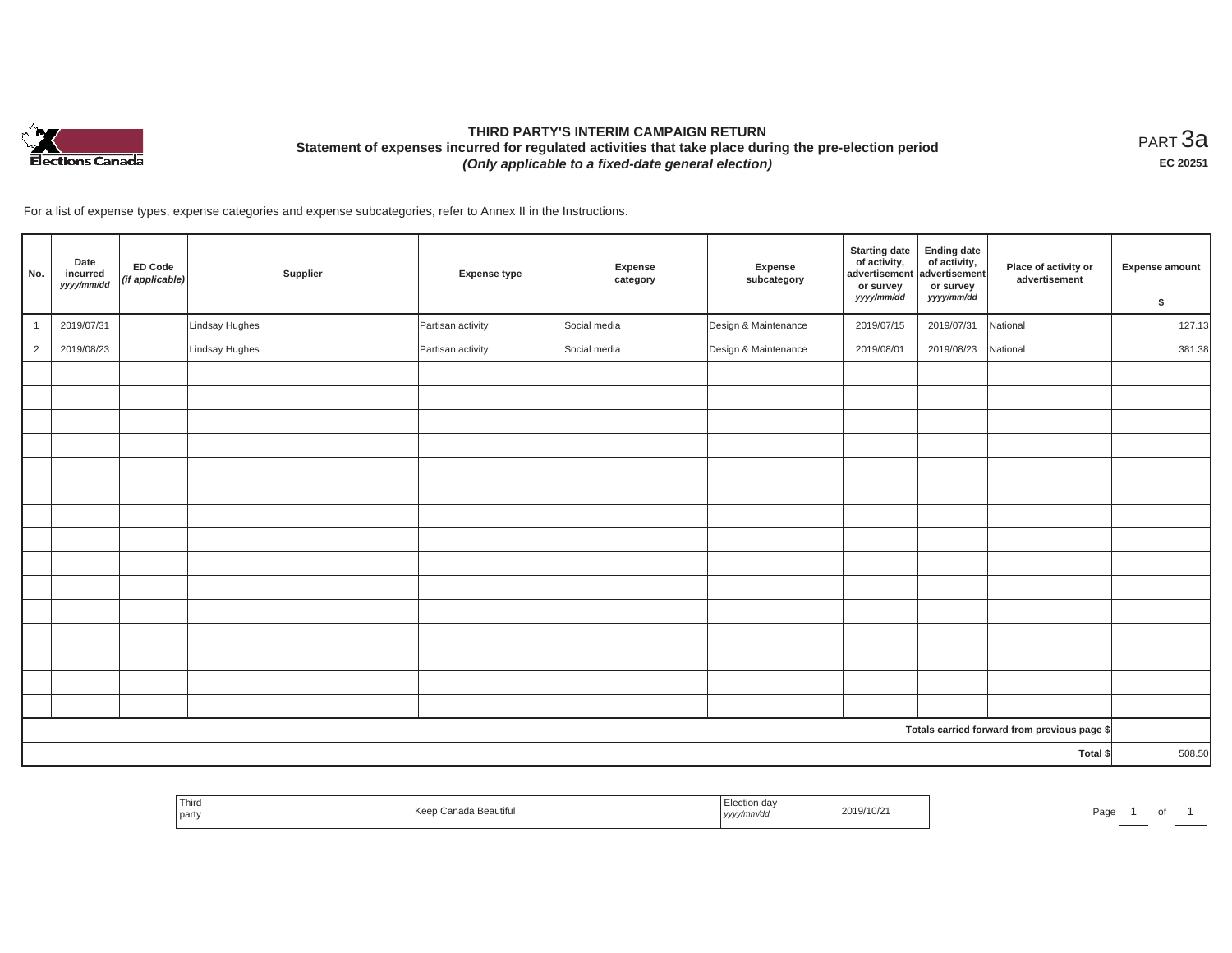

# **THIRD PARTY'S INTERIM CAMPAIGN RETURN Statement of expenses incurred for regulated activities that take place during the election period**<br>РАRТ  $3\text{b}$

**EC 20251**

For a list of expense types, expense categories and expense subcategories, refer to Annex II in the Instructions.

| No.      | Date<br>incurred<br>yyyy/mm/dd | ED Code<br>(if applicable) | Supplier | <b>Expense type</b> | Expense<br>category | Expense<br>subcategory | <b>Starting date</b><br>of activity,<br>advertisement<br>or survey<br>yyyy/mm/dd | Ending date<br>of activity,<br>advertisement<br>or survey<br>yyyy/mm/dd | Place of activity or<br>advertisement        | Expense amount<br>\$ |
|----------|--------------------------------|----------------------------|----------|---------------------|---------------------|------------------------|----------------------------------------------------------------------------------|-------------------------------------------------------------------------|----------------------------------------------|----------------------|
|          |                                |                            |          |                     |                     |                        |                                                                                  |                                                                         |                                              |                      |
|          |                                |                            |          |                     |                     |                        |                                                                                  |                                                                         |                                              |                      |
|          |                                |                            |          |                     |                     |                        |                                                                                  |                                                                         |                                              |                      |
|          |                                |                            |          |                     |                     |                        |                                                                                  |                                                                         |                                              |                      |
|          |                                |                            |          |                     |                     |                        |                                                                                  |                                                                         |                                              |                      |
|          |                                |                            |          |                     |                     |                        |                                                                                  |                                                                         |                                              |                      |
|          |                                |                            |          |                     |                     |                        |                                                                                  |                                                                         |                                              |                      |
|          |                                |                            |          |                     |                     |                        |                                                                                  |                                                                         |                                              |                      |
|          |                                |                            |          |                     |                     |                        |                                                                                  |                                                                         |                                              |                      |
|          |                                |                            |          |                     |                     |                        |                                                                                  |                                                                         |                                              |                      |
|          |                                |                            |          |                     |                     |                        |                                                                                  |                                                                         |                                              |                      |
|          |                                |                            |          |                     |                     |                        |                                                                                  |                                                                         |                                              |                      |
|          |                                |                            |          |                     |                     |                        |                                                                                  |                                                                         |                                              |                      |
|          |                                |                            |          |                     |                     |                        |                                                                                  |                                                                         |                                              |                      |
|          |                                |                            |          |                     |                     |                        |                                                                                  |                                                                         |                                              |                      |
|          |                                |                            |          |                     |                     |                        |                                                                                  |                                                                         |                                              |                      |
|          |                                |                            |          |                     |                     |                        |                                                                                  |                                                                         |                                              |                      |
|          |                                |                            |          |                     |                     |                        |                                                                                  |                                                                         | Totals carried forward from previous page \$ |                      |
| Total \$ |                                |                            |          |                     |                     |                        |                                                                                  |                                                                         |                                              |                      |

| Third<br>Keep Canada Beautiful<br>party | Election day<br>2019/10/21<br>.<br>  yyyy/mm/dd | Page |
|-----------------------------------------|-------------------------------------------------|------|
|-----------------------------------------|-------------------------------------------------|------|